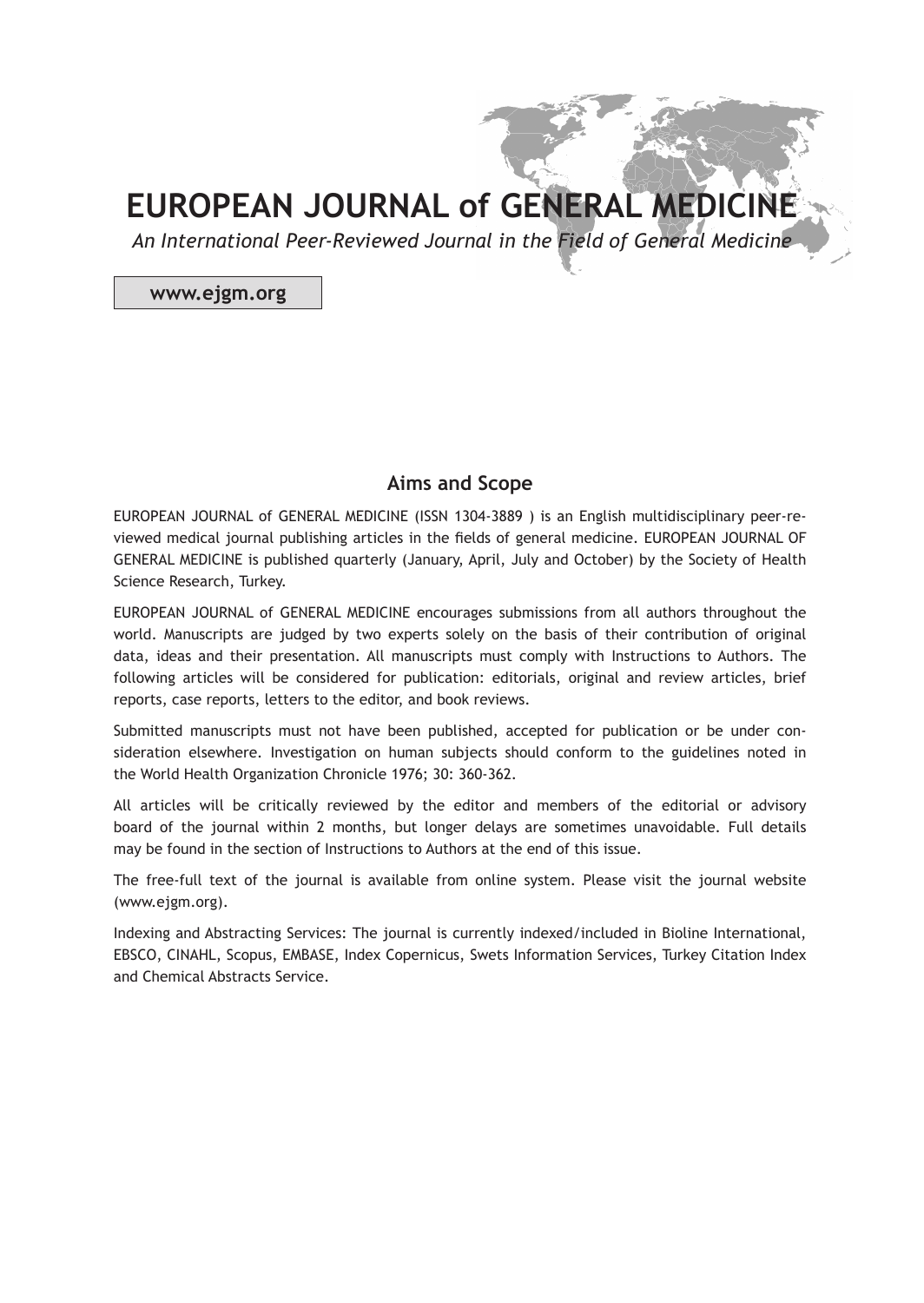*An International Peer-Reviewed Journal in the Field of General Medicine*

### **www.ejgm.org**

#### **INSTRUCTION TO AUTHORS**

MANUSCRIPTS are received with the understanding that they are submitted solely to THE EUROPEAN JOURNAL OF GENERAL MEDICINE®, that upon submission, they become the property of the Publisher, that the work has not been previously published, and that the data in the manuscript have been reviewed by all authors, who agree with the analysis of the data and the conclusions reached in the manuscript. The Publisher reserves copyright and renewal on all published material, and such material may not be reproduced without the written permission of the Publisher. Statements in articles are the responsibility of the authors. Only papers in English will be considered for publication.

**ADDRESS MANUSCRIPTS TO:** Manuscripts should be submitted online at www.ejgm.org.

Please include the corresponding author's e-mail, phone and fax number. The cover letter should state the significance and uniqueness of the work in the authors' view. Several names and addresses of nonlocal experts may be suggested who, in the authors' view, could provide objective and informed reviews of their work. The names of investigators considered unlikely by the authors to give nonbiased reviews of their work also may be submitted. This request is honored.

Arrange the paper as follows: (1) title page, which should include the title, the full names and academic degrees of the authors, and the institution and city and state or city and country from which the work originated; (2) second title page, with only the title of the article (page not numbered); (3) abstract; (4) text; (5) acknowledgment; (6) references; (7) figure legends; (8) Number the title page as 1, abstract page as 2, and so forth. (Leave the second title page) Type on 22  $X28$  cm  $(8.5 \times 11)$  inch) paper, on 1 side only of each sheet, double-spaced (including references) with at least 25-mm (1-inch) margins.

The second title page, which omits the names and institutions of authors, gives the Editor in Chief the

option of acquiring blinded or nonblinded reviews. References to the institution in the text or to the author's previous work in the Reference section must be deleted or written in a manner that prevents identification of authors and institution. Label figures with the manuscript title rather than the authors' names so that blinded reviews can be solicited. Authors should state which type of review they wish in the cover letter.

**TITLE PAGE AND ABSTRACT:** For the **complete title page,** include the full first or middle and last names of all authors. List the institution and address from which the work originated, and provide information about grant support if necessary. If work described is supported by a grant from a pharmaceutical company, that fact should be stated on the title page. Add at the bottom the phrase, "Address for reprints:" followed by full name and address with zip code. Add a **2- to 6-word** running head. Limit the **abstract** to 250 words. List **3 to 6 key words** for subject indexing at the end of the abstract or Brief Communication.

**STYLE:** Use appropriate **subheadings** throughout the body of the text, such as Methods, Results, and Discussion. **Tables, figures, and references** should be mentioned in numerical order throughout manuscript. **Abbreviations** are permitted, but no more than 3 per manuscript, and then they must be used on every page of the manuscript after they are initially spelled out (followed by the abbreviation) in both abstract and introduction. Abbreviations are usually limited to terms in the manuscript's title. Use generic names of drugs. Do not spell out any number, including those less than 10, except when used for opening a sentence, but try not to begin sentences with numbers. Use symbols for less than (<), greater than (>) and percent (%). Indent paragraphs except the first one in both abstract and introduction.Consult the Uniform Requirements for Manuscripts Submitted to Biomedical Journals, published in *N Engl J Med 1991; 324*: 424-428.

**TRADE NAMES** Non-proprietary (generic) names of products should be used. If a brand name for a drug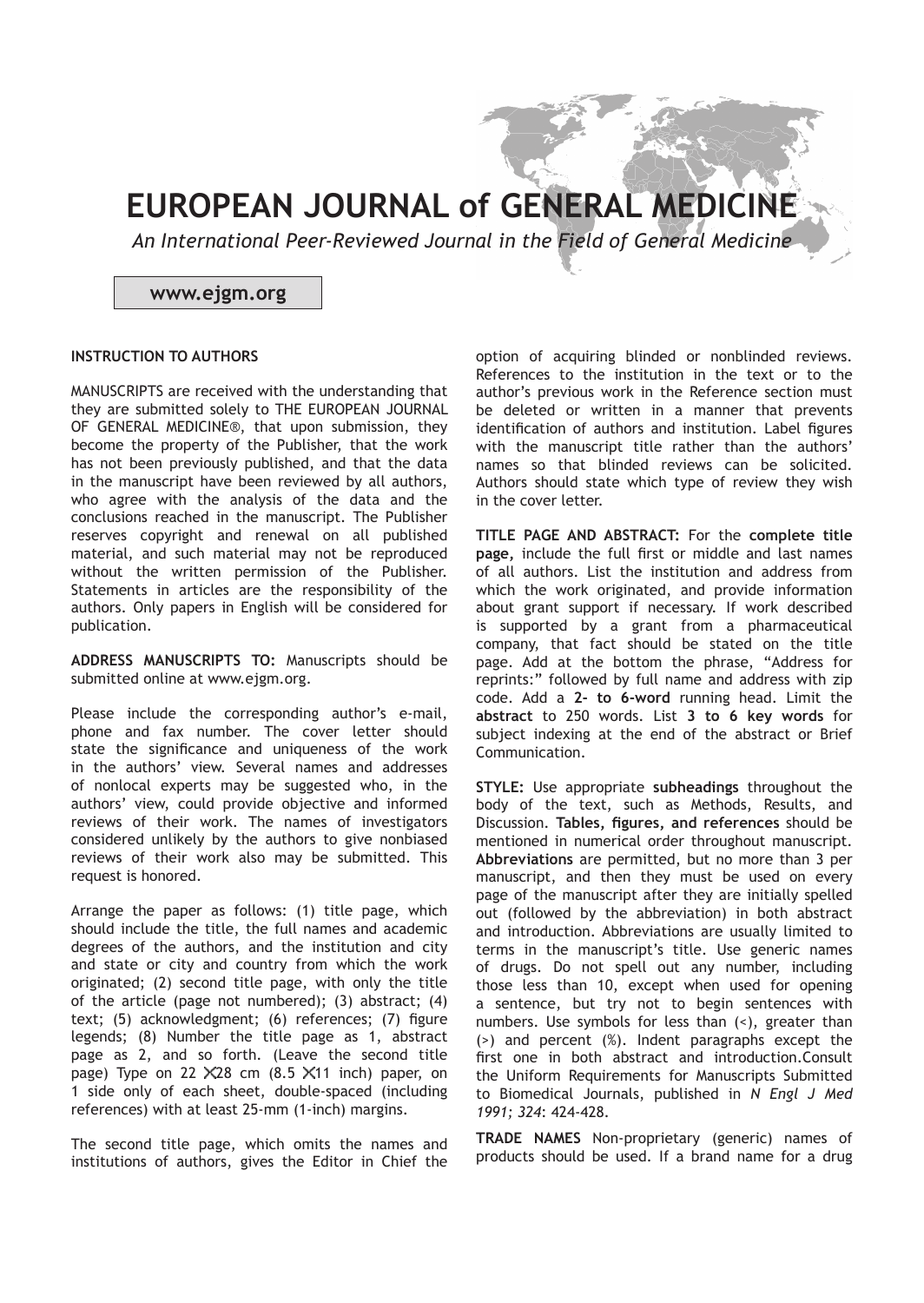*An International Peer-Reviewed Journal in the Field of General Medicine*

## **www.ejgm.org**

is used, the British or International non-proprietary (approved) name should be given. The source of any new or experimental preparation should also be given. **REFERENCES:** References should be limited to those relating directly to the content of the paper. List all authors, year, volume, and inclusive pages for all journal references, and specific page numbers for all book references as shown below. Do not use periods after authors' initials or after abbreviations for titles of journals. Check Index Medicus or N Engl J Med 1991; 324: 424-8 as cited above for journal titles and abbreviations. Personal communications and unpublished observations do not constitute references, but may be mentioned within the text. Please note that all authors should be listed when six or less; when seven or more, list only the first three and add et al. Please do not use the footnote or endnote functions in your word processing program.

**Journal:** Vikse BE, Aasard K, Bostad L, Iversen BM. Clinical prognostic factors in biopsy-proven benign nephrosclerosis. Nephrol Dial Transplant 2003; 18: 517-23.

**Chapter in Book:**Davison AM, Cameron JS, Grünfeld JP, Kerr DNS, Ritz E, Winerals CG. Oxford Textbook of Clinical Nephrology. In Williams G, ed. Mesengiocapillary glomerulonephritis. New York: Oxford University Press, 1998: 591-613.

**Book:** Danovitch GM. Handbook of Kidney Transplantation. Boston: Little, Brown and Company (Inc.), 1996: 323-8

**FIGURES:**Patients shown in photographs should have their identity concealed or should have given their written consent to publication. Submit written permission from the publisher and author to reproduce any previously published figures. Limit figures to the number necessary to present the message clearly. Do not use 3-D features and unnecessary gray shadings on simple bar charts. Identify at the end of each legend and in alphabetical order all abbreviations in the figure. The cost of color reproduction must be paid by the author.

**TABLES:** Place each table on a separate page, typed double-spaced. Number each table in Arabic numerals (Table 1, 2, etc.) and title each table. Identify in alphabetical order at the bottom of the table all abbreviations used. When tabulating numbers of patients, use no more than 2 lines, preferably only l line, per patient. Use a plus sign (+) to indicate "positive" or "present," a zero (0) for "negative" or "absent," and a dash (-) for "no information available" or "not done." Do not use "yes" or "no" or "none." Footnote symbols must appear in this order: \*, \*\*,  $#$ ,  $\P$ ,  $\dagger$ ,  $\dagger$ ,  $S$ ,  $\parallel$ ,  $\parallel$  etc.

**BRIEF COMMUNICATIONS and CASE REPORTS:** These should be limited to no more than 6 text pages (those before the references but including the title page) and 20 references. An abstract is not required. Subheadings are not used. Provide a summary sentence at the end.

**READERS' COMMENTS:** The author who submits a "letter" should provide a cover letter on his/her own stationery to the Editor in Chief stating why the letter should be published. The letter (as well as references) should be typed, double-spaced, on a separate sheet of plain white paper and limited, with few exceptions, to 2 pages. Submit the original and 2 copies. A title for the letter should be provided at the top of the page. At the end of the letter, the writer's full name, city, state and country should be provided. The author's title and institution should not be included. A letter concerning a particular article in the *Journal* must be received within 3 months of the article's publication.

**REPRINTS:** Price schedules and order cards for reprints are mailed to the author upon publication of the article. Individual reprints must be obtained through the author.

**PERMISSIONS:** All inquiries regarding copyright material from this publication should be directed to Medical Investigations Society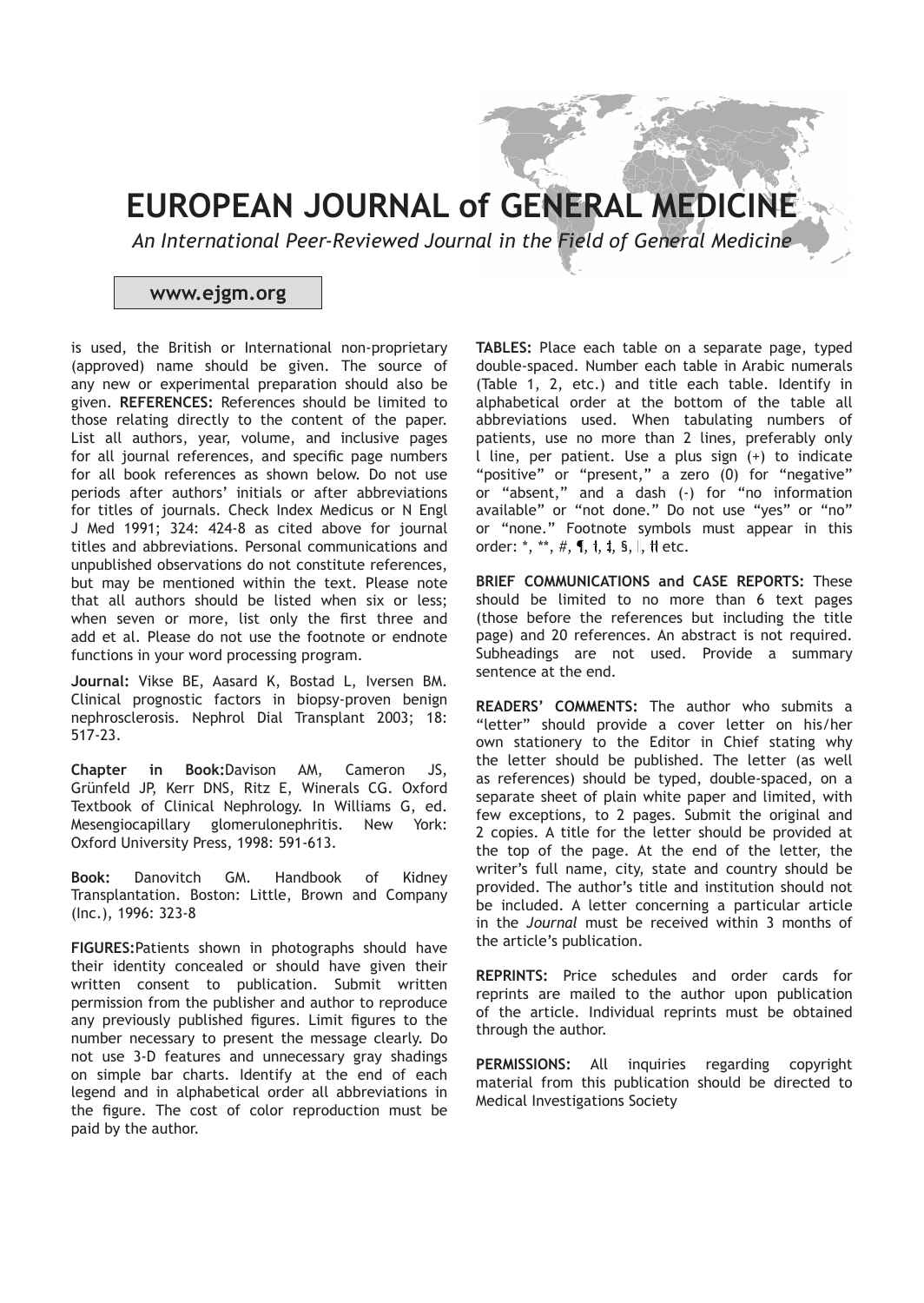*An International Peer-Reviewed Journal in the Field of General Medicine*

## **www.ejgm.org**

Owner of Journal of General Medicine Koksal Yuca, M.D. Chairman of Health Science Research Society N.E. University, Faculty of Medicine, Department of ERT Konya, Turkey

#### **Information for Subscribers** Subscription for 4 issues (one year)

| Locations                                    | Institutional<br>Price | <b>Individual</b><br>Price |
|----------------------------------------------|------------------------|----------------------------|
| All countries<br>except Europe<br>and Turkey | USD 80.00              | USD 40.00                  |
| European<br>countries                        | EUR 60.00              | EUR 30.00                  |
| Turkey                                       | <b>TL 100</b>          | TL 50                      |

Single copy of the journal is EUR 10.00 All prices include postage and handling.

#### **Subscription Address**

Subscription Department Kursat Uzun, M.D. European Journal of General Medicine N. Ü. Meram Tp Fak. Göğüs Hast. A.D., Konya, Turkey **E-mail:** uzunkur@gmail.com

## **Bank:** TURKIYE VAKIF BANK

International Code: TGBATRIS Branch: Van Branch, TURKEY Account Name: SABAD (Sağlık Bilimleri Araştırmaları Derneği)

**Account Numbers:** 

(TL) 00158007290483757

## **Postmaster:**

Please send change of address to the subscription department.

Business Correspondence and Advertisement Booking

All matters relating to general enquiries and advertisement booking should be addressed to:

> Advertisement Department Beyhan Eryonucu, M.D. European Journal of General Medicine Fatih Ü. Tp Fak. Kardiyoloji A.D., Ankara, **Turkey** E-mail: drbeyhan@yahoo.com

#### **Copyright and Photocopying**

All reproduction, adaptation, translation rights, even partly, is strictly forbidden for all countries. Copyright Health Science research Society, Konya, Turkey. In order to photocopy any work from this publication, you or your organization must obtain permission from the following organization, which has been delegated for copyright for clearance by the copyright owner of this publication.

> The Society of Medical Investigations Reha Erkoc, M.D. European Journal of General Medicine PO Box 33, 65200 Van, TURKEY E-mail: uzunkur@gmail.com

Printed by Selcuk University Press in Konya.

Copyright © 2008, Health Science Research Society.

All rights reserved.

**ISSN:** 1304-3889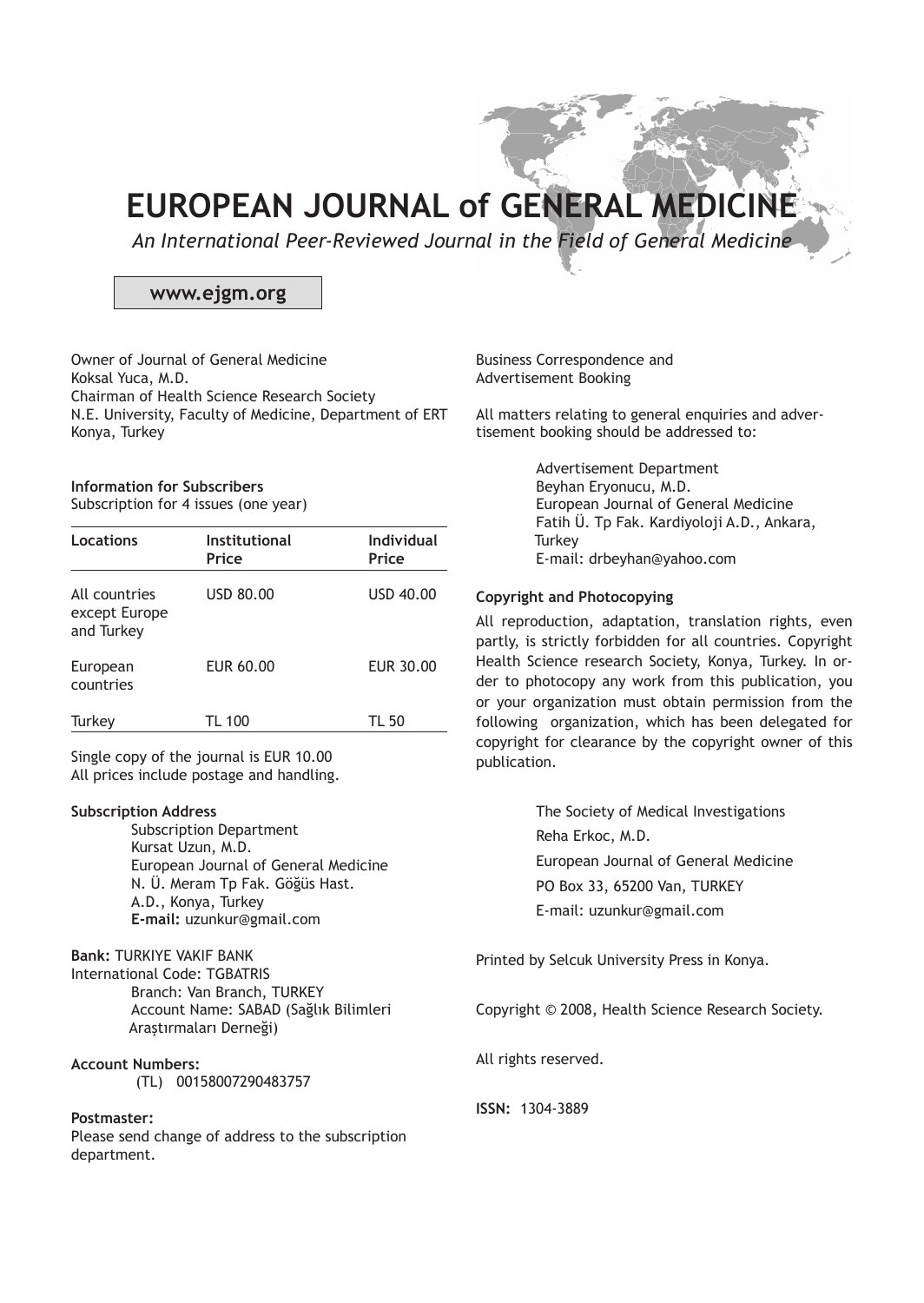*An International Peer-Reviewed Journal in the Field of General Medicine*

**SECTION EDITORS**

## **www.ejgm.org**

**EDITOR-IN-CHIEF** Kürşat Uzun

**ASSOCIATE EDITORS** Reha Erkoc Bekir Atik

Suhail Ahmad, USA Gerard Criner, USA Yalçın Solak, Turkey Emin Maden, Turkey Beyhan Eryonucu, Turkey Ekrem Doğan,Turkey M. Sıddık Ülgen, Turkey Murat Unalacak, Turkey Remzi Altın, Turkey Kadir Acar, Turkey Cem M Börüban, Turkey

Abdülbaki AGBAŞ, USA Canan AĞALAR, Turkey Fatih AĞALAR, Turkey Suhail AHMAD, USA Fatih AKÇAY, Turkey Ramazan AKÇAN, Turkey Hakan AKILLI, Turkey Hülya AKSOY, Turkey Salih AKSU, Turkey Ömer AKYOL, Turkey Hişam ALAHDAB, Turkey Mustafa ALDEMİR, Turkey Süleyman ALICI, Turkey Gernot S ALTEDORNEBURG, Germany Kadri ALTUNDAĞ, Turkey Nicolino AMBROSINO, Italy Halil ARSLAN, Turkey Recep AYGÜL, Turkey Mustafa BAKIR, Turkey Derya BALBAY, Turkey Francis W. BALLARDIE, UK Metin BAŞARANOĞLU, Turkey Talantbek BATYRALIEV, Turkey Ali BAY, Turkey Hüseyin BAYRAMLAR, Turkey Grant M. BAXTER, Scotland Henrik BIERING, Germany Gianluigi BISLERI, Italy

Fatih Akçay, Turkey Kenan Gümüştekin, Turkey Bünyamin Ünal, Turkey Hakkı Gökbel, Turkey Satoshi Hirohata,Japan Haluk Dülger, Turkey Cevdet Altınyazar, Turkey Bülent Oran, Turkey Yasar Sen, Turkey Oktay Sarı, Turkey Harun Toy, Turkey Halil Kıyıcı, Turkey

**EDITORIAL BOARD**

M. Akif BÜYÜKBEŞE, USA Roger W. BYARD, Australia Miktat BOZER, Turkey Ayşe CEFLE, Turkey Marcelo P. CAVALCANTI, Brazil Dave D. CHADEE, West Indies Malay CHATTERJEE, India Francesko CORCIONE, Italy Hüseyin ÇAKSEN, Turkey Bektur DANIAROV, Germany Emile DARAI, France Kenan DEMİR, Turkey Reha DEMİREL, Turkey Kadir DEMİRCAN, Turkey Abdullah DOĞAN, Turkey Ekrem DOĞAN, Turkey Fatma DURSUN, Turkey Tevfik ECDER, Turkey Aydın ECE, Turkey llker ERCAN, Turkey Mehmet EREN, Turkey Fikret ERGÜNGÖR, Turkey Mehmet ERİKOĞLU, Turkey Alfio FERLITO, Italy Fatma FİDAN, Turkey Giampietro GASPARINI, Italy Marc GENTILI, France Georgia GIOULA, Greece

Hakan Çankaya, Turkey İsmail Katı, Turkey Murat Özdemir, Turkey Köksal Yuca, Turkey Önder Tan, Turkey Adnan Çınal, Turkey Aysel Kıyıcı, Turkey İsmail Zarasız, Turkey Ramazan Yılmaz, Turkey

**STATISTICAL EDITOR** Said Bodur

Faik GIRISKEN, Germany Cesare GRIDELLI, Italy Fuat GÜRKAN, Turkey Ahmet GÜL, Turkey Ekrem GÜLER, Turkey Bülent GÜRLER, Turkey Muhammed GÜVEN, Turkey Galip GÜZ, Turkey Naotaka HAMASAKI, Japan Hasan HERKEN, Turkey David W. HOLT, UK Gregory G. HOMISH, USA Salih HOŞOĞLU, Turkey Haitham IDRISS,USA Andre KAHN, Belgium Shigeyuki KANO, Japan Şemsettin KARACA, Turkey İlhan KARACAN, Turkey Saliha KARATAY, Turkey Akın KAYA, Turkey Mehmet KAYRAK, Turkey Halil KIYICI, Turkey Aysel KIYICI, Turkey Dmitry KAZAKOV, Czech Republic Rumeyza KAZANCIOĞLU, Turkey Nicholas KIPSHIDZE, USA Abdulkadir KOÇER, Turkey Hasan KOÇOĞLU, Turkey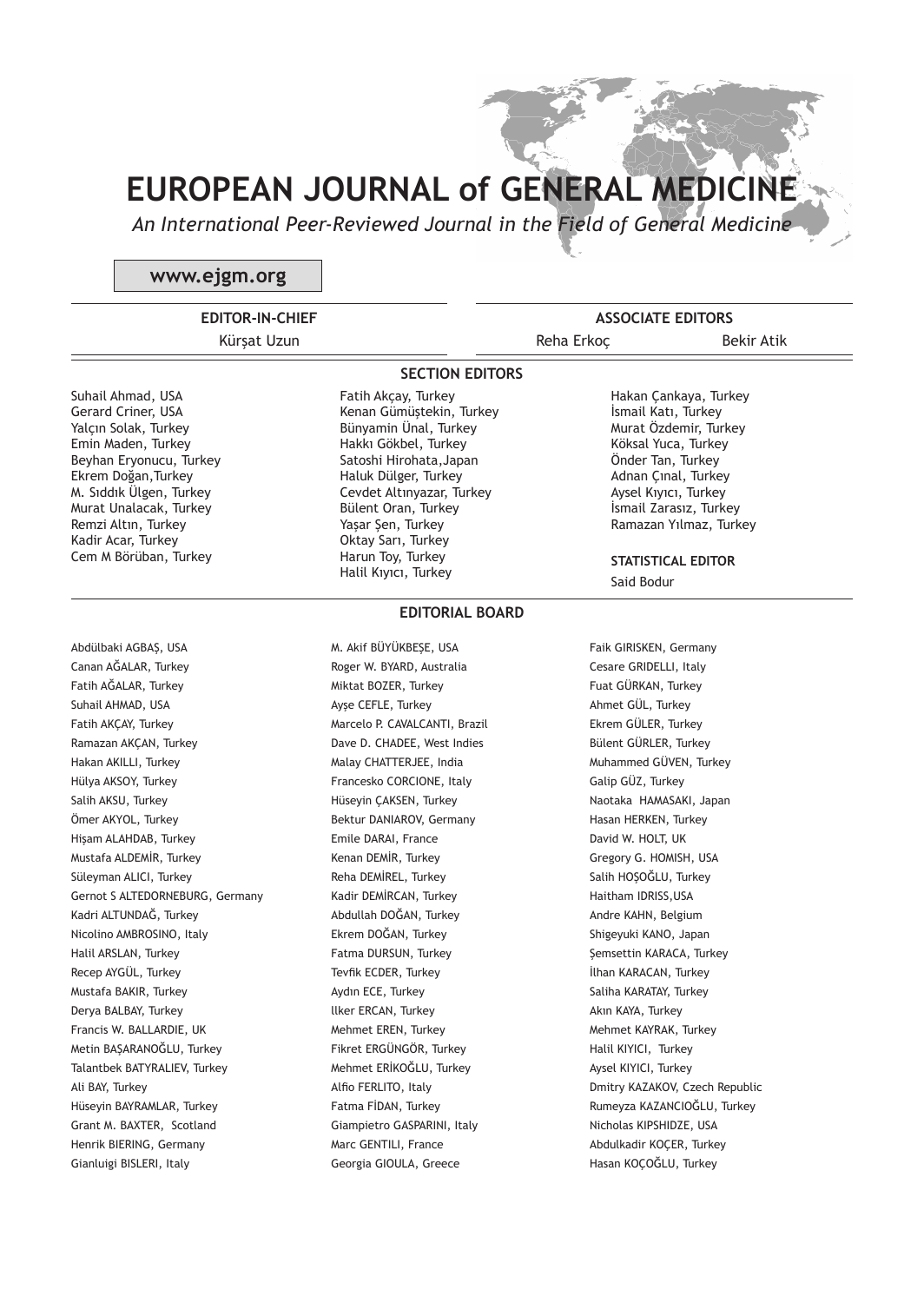*An International Peer-Reviewed Journal in the Field of General Medicine*

#### **EDITORIAL BOARD**

Maeda KOUTAROU, Japan Rossen K. KOYTCHEV, Germany Sami KUÇUKŞEN, Turkey Han LI-KUN, Japan Kevin J. LALIBERTE, USA Karoly LAPIS, Hungary Jean-ClaudeM LUBANDA,Czech Republic Burkhard J. MANFRAS, Germany Valeri MASENKO, Russia Muhammed A MEMON, Australia Jaime M. MONTI, Uruguay Megumi MATSUMOTO, Japan E. Michael MOLNAR, USA Alvaro Jose J. MONTIEL, Mexico Motohito N/A NAKAGAWA, Japan Matthew NAUGHTON, Australia Nobuyuki NEGORO, Japan Kemal ÖDEV, Turkey Mehmet OKKA, Turkey Bülent ORAN, Turkey Serkan ÖZAKBAŞ, Turkey Nihal ÖZARAS, Turkey Orhan ÖZBEK, Turkey Hakan ÖZDENER, USA Faruk ÖZER, Turkey Hakan ÖZHAN, Turkey

Mehmet ÖZKÖKELİ, Turkey Önder ÖZTÜRK, Turkey Il-Kwon PARK, Republic of Korea Markku PARTINEN, Finland Igor PERSHUKOV, Russia Mark A. PETERMAN, USA Joachim PFANNSCHMIDT, Germany Doris POPP, Germany Bruce E. POLLOCK, USA Listernick ROBERT, USA Lane M. ROBSON, USA Mehmet E. SAKARYA, Turkey Anatoliy SAMKO, Russia Mustafa SARSILMAZ, Turkey Mehmet SAYARLIOĞLU, Turkey Hayriye SAYARLIOĞLU, Turkey Otto SCHÜCK, Czech Republic Mehmet Ş. SEVER, Turkey Alper SEVİNÇ, Turkey M.Tuğrul SEZER, Turkey Maria T. SHIPKOVA, Germany Neeru SINGH, India Valentin SINITSYN, Russia Aytekin SIR, Turkey Ömer SOYSAL, Turkey Hui SUI, China

Güven S SUNAM, Turkey Orhan TARÇIN, Turkey Servet TATLI, USA Harun TOY, Turkey Hatice TOY, Turkey İbrahim TUNCAY, Turkey Volkan TUZCU, USA Aydn TÜRKMEN, Turkey Serdar UĞRAŞ, Turkey Das N. UNDURTI, USA Efkan UZ, Turkey Mehmet ÜNLÜ, Turkey Ayhan VERİT, Turkey Michael V. VITIELLO, USA Hüseyin VURAL, Turkey Peter WARK, UK Murat YAĞMURCA, Turkey İlhan YARGIÇ, Turkey Ahmet YEŞİLDAĞ, Turkey Mehmet YAZICI, Turkey Mehmet YAZICI, Turkey Zeki YILDIRIM, Turkey Sinan YOL, Turkey Müslüm YURTÇU, Turkey Frederik J. ZIJLSTRA, Netherlands